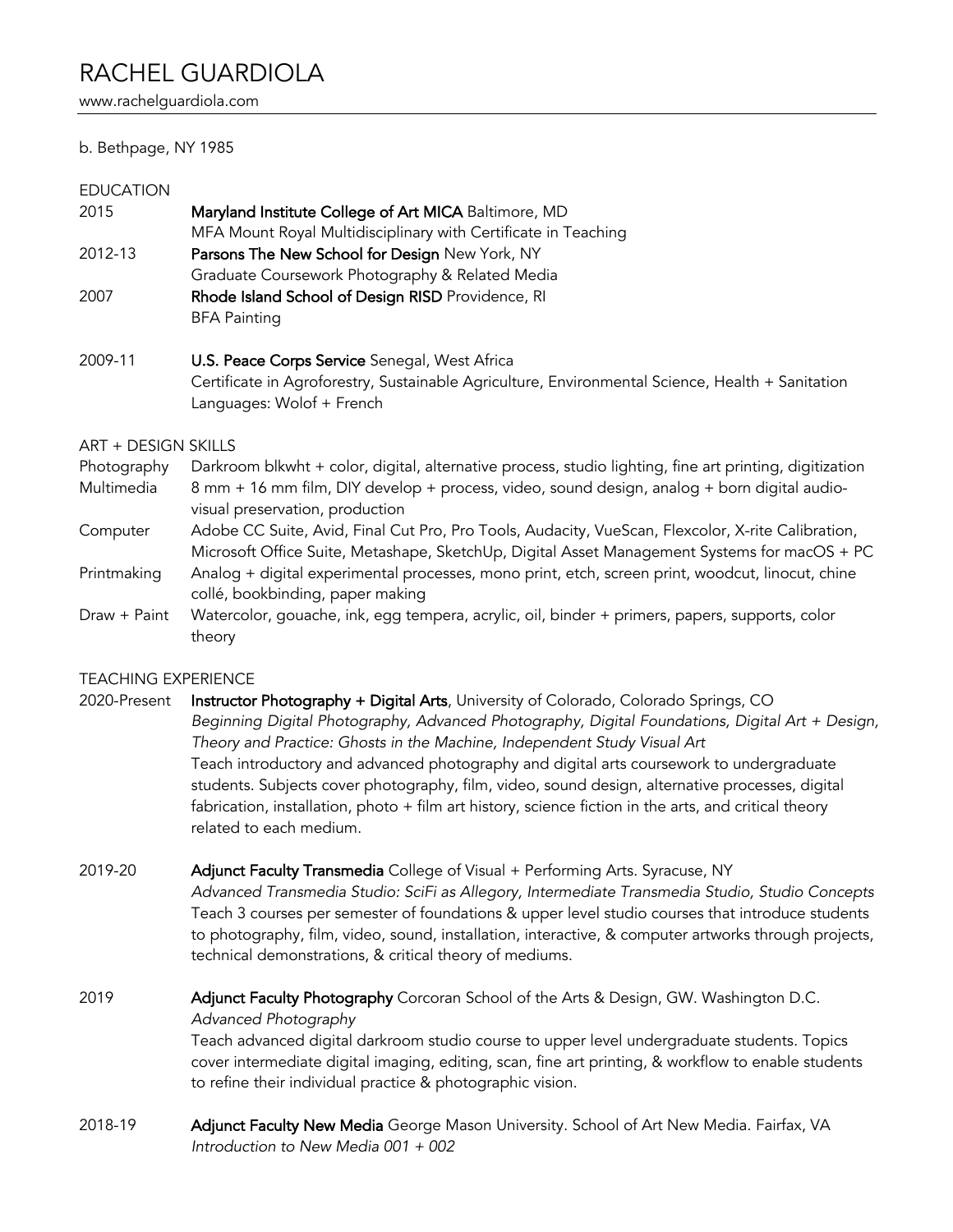Teach multiple sections that introduce students to the technologies, programs, & conceptual response to changing social, political, & cultural conditions through studio projects that range in digital imaging, video, expanded cinema, animation, sound, interactive performance, & computer based artworks.

2019 **Adjunct Faculty Photography** Maryland Institute College of Art. Open Studies. Baltimore, MD *Cyanotype Workshop*

Teach non-degree alternative process workshop including digital negative, mixing chemistry, and printing for cyanotypes in photographic darkroom and digital labs.

- 2017-19 **Adjunct Faculty Photography**, Northern Virginia Community College. Arts, Communication, & Humanities Division Photography. Woodbridge, VA *Digital Imaging I*, *Photography I, Photography II* Teach introductory tools & techniques related to digital photography & electronic imaging that span camera operation, image capture, digital manipulation, scan, design software, & fine art printing. Courses include technical instruction, demonstration of software & technologies, critical theory, & critique of student projects.
- 2011-17 Photography Teaching Assistant International Center of Photography. Documentary Practice + Visual Journalism & Continuing Education Programs. New York, NY *Darkroom Photography I, Principals of Color, Studio Lighting Techniques, Digital Photography II, I-Phone Photography* Lead lessons, assist faculty, provide technical assistance to students, participate in class critiques, set up & break down darkroom and digital lab facilities.
- 2013-15 **Graduate Teaching Assistant** Maryland Institute College of Art. Baltimore, MD *Electronic Media & Culture, PrintMedia Photo-based Digital Media, Alternative Photography, Scientific Readings Art & Physics, Scientific Readings Art & Astronomy, Modernism & After* Assist foundations & undergraduate faculty with lesson plans, demonstrations, grading, troubleshooting labs, & leading class lectures. Provide support to students with classroom resources, equipment, software, feedback to assignments, & critique.

## RELATED EXPERIENCE

- 2020 Video Editor Carrie Mae Weems Studio, Syracuse, NY Compile, edit, and assist in the production of video projects, video public service announcements, digital and printed matter for Resist Covid/Take 6! Social Studies 101 A Carrie Mae Weems Project.
- 2019-present Photography Assistant Harry Mattison Studio. Syracuse, NY Organize, edit, and compile digital photographic archive and book projects for artist with a 40+ year career in international photojournalism and documentary photography.
- 2018-19 **Photography Lab Assistant** Maryland Institute College of Art. Photo Department. Baltimore, MD Instruct students & faculty in all aspects of departmental photography facilities. Set-up & break down of darkroom & digital labs, mix chemistry, scan, fine art printing, trouble-shooting design software, color calibration, dry mount & presentation, handle & maintain equipment checkouts, cleaning, health & safety.
- 2015-16 Digital Interpretive Specialist The New York Botanical Garden. Bronx, NY Develop & oversee the production of multimedia based interpretive content including photo, video, audio tour, mobile guide, interactive website, & educational signage for institutional exhibitions. Design & implement innovative technologies to improve the learning experiences of visitors from multiple age groups, languages, & ADA needs.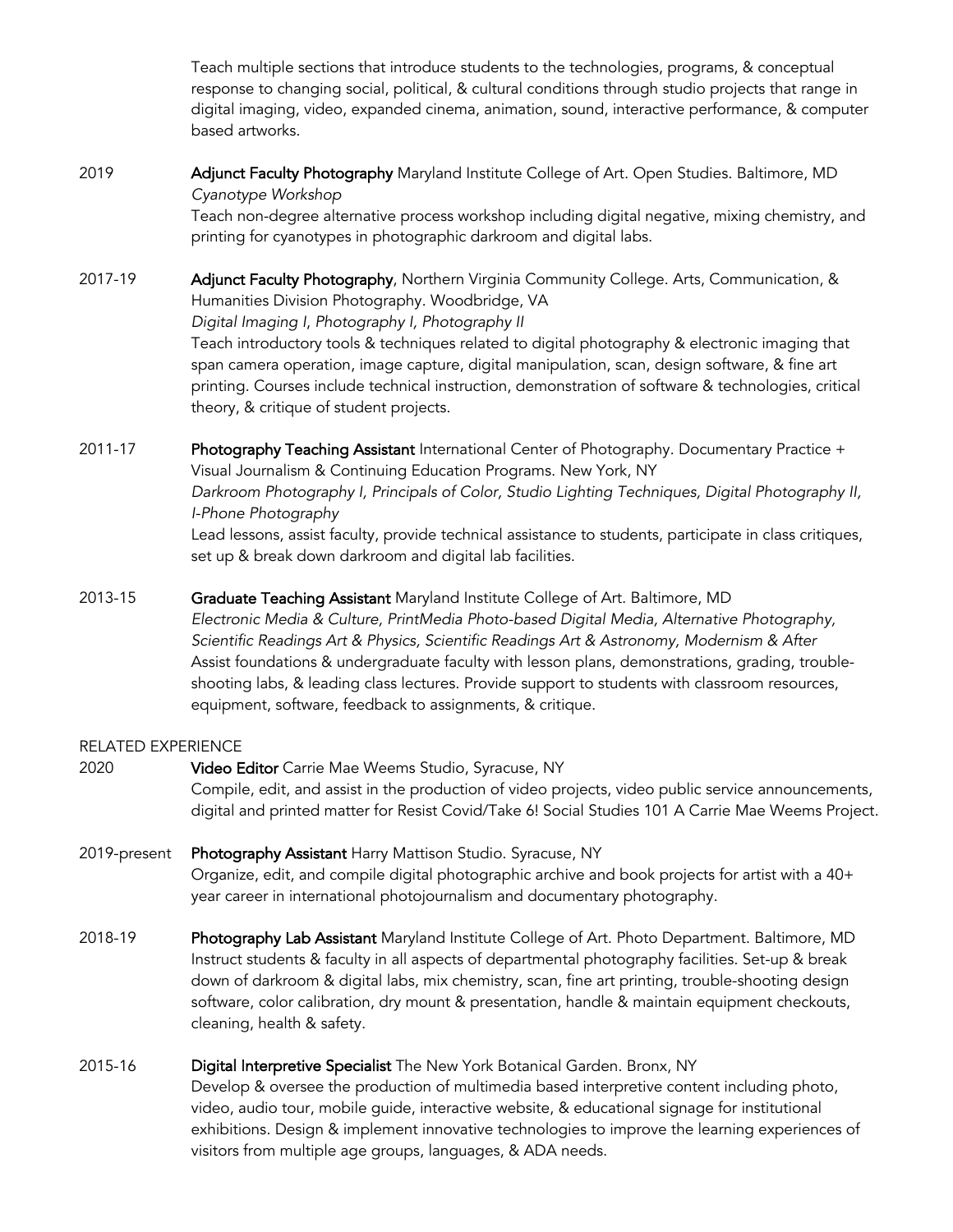- 2016 Photography Instructor Peter's Valley School of Craft. Continuing Education. Layton, NJ *Photographing Your Jewelry & Ceramics*  Conduct intensive workshops that cover digital photography, lighting techniques, DIY studio setups for 2D & 3D works, & website design.
- 2012-15 Photography Instructor 92<sup>nd</sup> Street Y Art Center. New York, NY *Photography Intensive Ages 11-14 & 14-17, Photographing Your Artwork Continuing Education & Teen Portfolio Intensive, Digital Photography Ages 6-11* Design & teach photography courses for adults & youth at community art center.
- 2014-15 **Graduate Program Assistant, Technology** Maryland Institute College of Art. Mount Royal Multidisciplinary Program. Baltimore, MD Manage documentation & production of multimedia content for student exhibitions, visiting artist lecture series, & video archive. Troubleshoot audio visual equipment for lectures, events, & classrooms. Collaborate with team to support director with planning, communications, & administrative tasks. Conduct fine art printing for students, faculty, & administrative offices.
- 2014 **Digital Services Meyerhoff Fellowship** Smithsonian Institution Archives. Washington D.C. Prepare, script, transfer, & review born digital multimedia files to the *Smithsonian Channel* digital asset management system for public access. Digitize & transcribe paper, photo, & ephemera. Transfer analog film & audio material to archival digital file types.
- 2012-13 Multimedia Technician Parsons The New School for Design. New York, NY Assist professors & students with audio visual equipment, studio lighting, equipment check outs, & trouble shooting digital lab facilities.
- 2010-11 Documentary Photographer Peace Corps, Media Office. Dakar, Senegal, West Africa Capture photographic & video footage of volunteer projects for country website to share initiatives with global audiences. Create instructional materials for volunteers in training.
- 2009-11 **Environmental Education Extension Agent** U.S. Peace Corps Service. Department of Environmental Education & Health. Senegal, West Africa Serve as a liaison & translator between community, dept. of education, & government. Collaborate with local partners to design primary school & community group curriculums implementing visual learning tools & interactive activities. Create photography specific projects & field trip with middle school. Write & receive 3 federal grants to construct sustainable environmental health projects.
- 2006 **Preparator** Harvard University of Comparative Zoology, Mammalogy. Boston, MA Apprentice under museum taxidermist to learn processes for preservation of specimens into natural history museum collections. Identify, prepare, clean, access, pest control, catalogue, & manage specimens to databases. Focus on whale & rabbit muscular & skeletal systems.
- 2003-07 **Curatorial Assistant** RISD Edna Lawrence Nature Lab. Providence, RI Identify, prepare, & preserve natural specimens for museum collection. Fabricate archival storage & maintain pest management. Organize microscope slide library, Arthur Loeb Design Science Collection, & conduct micro-imaging. Set up AV equipment & monitor rotation of object rentals.

# SOLO EXHIBITIONS

- 2018 A Hand Without A Horizon Is Taller Than Its Other, Hamiltonian Gallery, Washington D.C.
- 2017 Transmission from Terra Incognita, Hamiltonian Gallery, Washington D.C.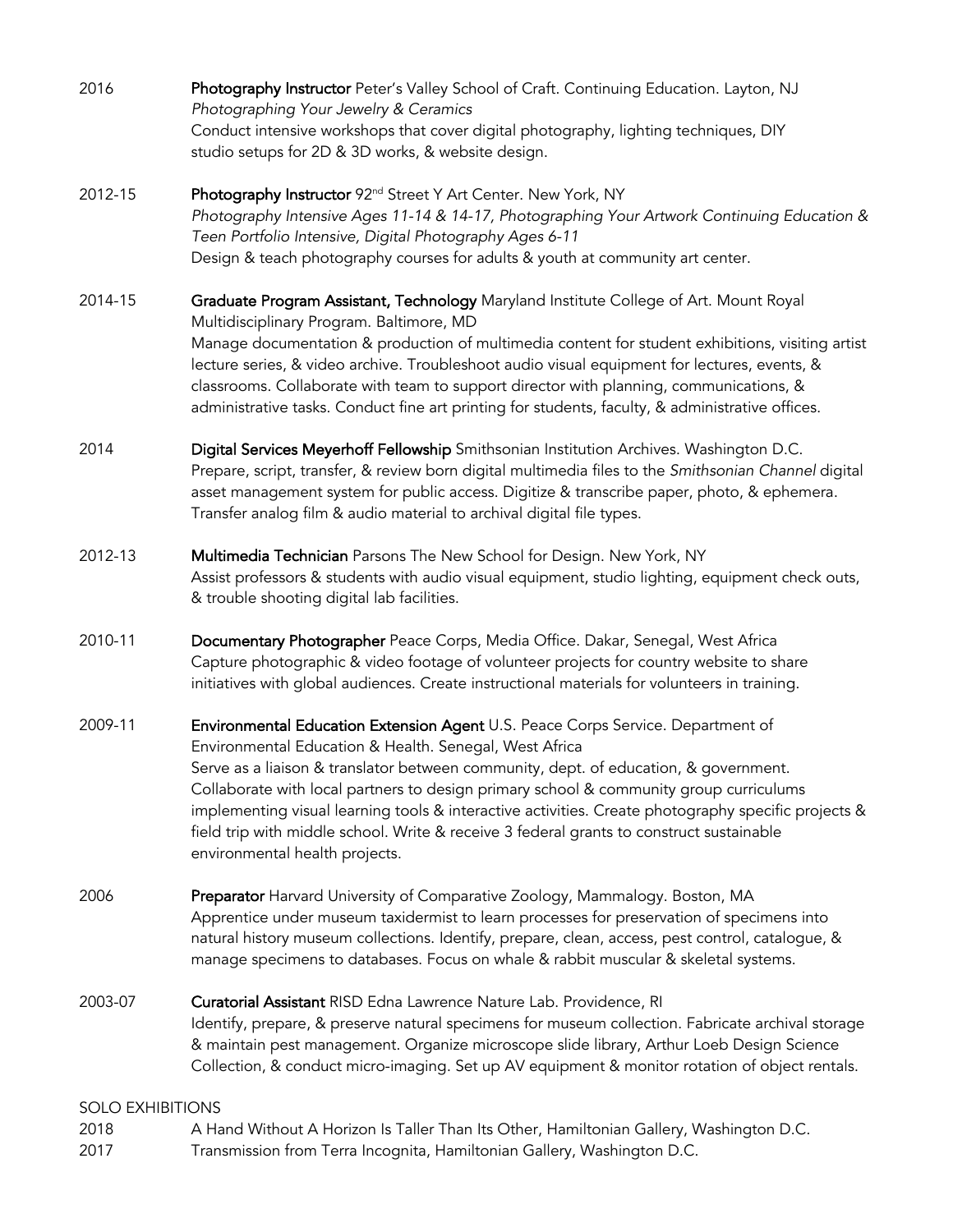2016 Lakeland Chronicles, Members Gallery, School 33 Art Center, Baltimore, MD

2015 Fall Solos. Arlington Arts Center, Arlington, VA juried by Melissa Ho & Jefferson Pinder

SELECTED EXHIBITIONS l SCREENINGS

2020 Edge of Light, The HoloCenter Center for the Holographic Arts, Long Island City, NY Virtual Microcinema Screening Series, RhizomeDC Womens Photography Baltimore Group Show, Luann Carra Virtual Gallery, Baltimore, MD Living Image, The Halide Project, Philadelphia, PA juried by Kris Graves 2019 Selective Memory, Brook Lanier Fine Art, Philadelphia, PA Transformer Auction, The Corcoran School of the Arts + Design, Washington D.C. Art Night, Washington Project for the Arts + Hickok Cole, Washington D.C. Shadow of the Gradient, Ortega y Gassett Projects, Brooklyn, NY curated by Clare Britt Show 001, Vacant Space Projects, Santa Fe, NM School 33 Art Center Biennial, Baltimore, MD curated by George Ciscle Every Woman Biennial, La Mama Galleria, New York, NY Flat File Exhibition, Institute of Contemporary Art Gallery, Baltimore, MD TRowe Price Foundation Exhibition, Maryland Art Place, Baltimore, MD Mineral Grit, Maryland Institute College of Art, Baltimore, MD juried by Betsy Johnson Show #55 Online Exhibition, Field Projects, New York, NY curated by AN/OTHER NY 2018 Inspiration into Action, Hamiltonian Gallery, Washington D.C. Transformer Gallery Silent Auction, The Corcoran School of Arts & Design, Washington D.C. Barren, Barry Gallery, Marymount University, Arlington, VA Open World, Arlington Art Center, Arlington, VA curated by Blair Murphy Building Worlds, Greater Reston Arts Center, Reston, VA International Art Gallery, BWI Airport, Baltimore, MD Summer Exhibition, Wassaic Project, Wassaic, NY Introductions, Trestle Gallery, Brooklyn, NY juried by Enrico Gomez List í Ljósi Festival, Seyðisfjörður, Iceland curated by Celia Harrison & Sesse Jónasardóttir 2017 Art Night, Washington Project for the Arts, Washington D.C. It's Still Up to You, Hamiltonian Gallery, Washington D.C. curated by Will Hutnick & Eve Biddle Fragmented Imaginaries, A.I.R. Gallery, Governors Island, New York, NY Field Work, Artscape, Pinkard Gallery, Baltimore, MD curated by Kim Domanski Tomorrow Past Today, School 33 Art Center Biennial, Baltimore, MD Artists for Truth, SpaceCamp Gallery, Baltimore, MD On Demand, Light City Baltimore, Baltimore, MD curated by Kim Domanski List í ljósi Flat Earth Film Festival, Herðubreið Cinema, Seyðisfjörður, Iceland 2016 Making in Transit, Lumen Gallery, London, England KVIT 1 ÅR, Kvit Galleri, Copenhagen, Denmark new.(now), Hamiltonian Gallery, Washington D.C. Living Image, The Halide Project, Philadelphia, PA juried by Chandra Glick We Make It All To Have It All, La Bodega Gallery, Baltimore, MD Making Matters, Sally D. Francisco Gallery, Peters Valley School of Craft, Layton, NJ Light City, National Aquarium, Baltimore Office of Promotion & The Arts, Baltimore, MD 2015 92nd Street Y Faculty Art Exhibition, Milton J. Will Art Gallery, New York, NY RPCV Art Show, Brooklyn Works 159, Brooklyn, NY Lotta Art Exhibition, School 33 Art Center, Baltimore, MD Ebb & Flow, Artscape, Pinkard Gallery, Baltimore, MD curated by Kim Domanski Focus: Grayscale, Black Box Gallery, Portland, OR Nature in the Dark II, Sandbox Initiative, Chestertown, MD Nature in the Dark II, Y-Not Lot, Baltimore, MD Tracing Fictions, Chicken Box, Baltimore, MD An Nyeong Hase Yo, An Nyeong Higase Yo, KAGRO Gallery, Baltimore, MD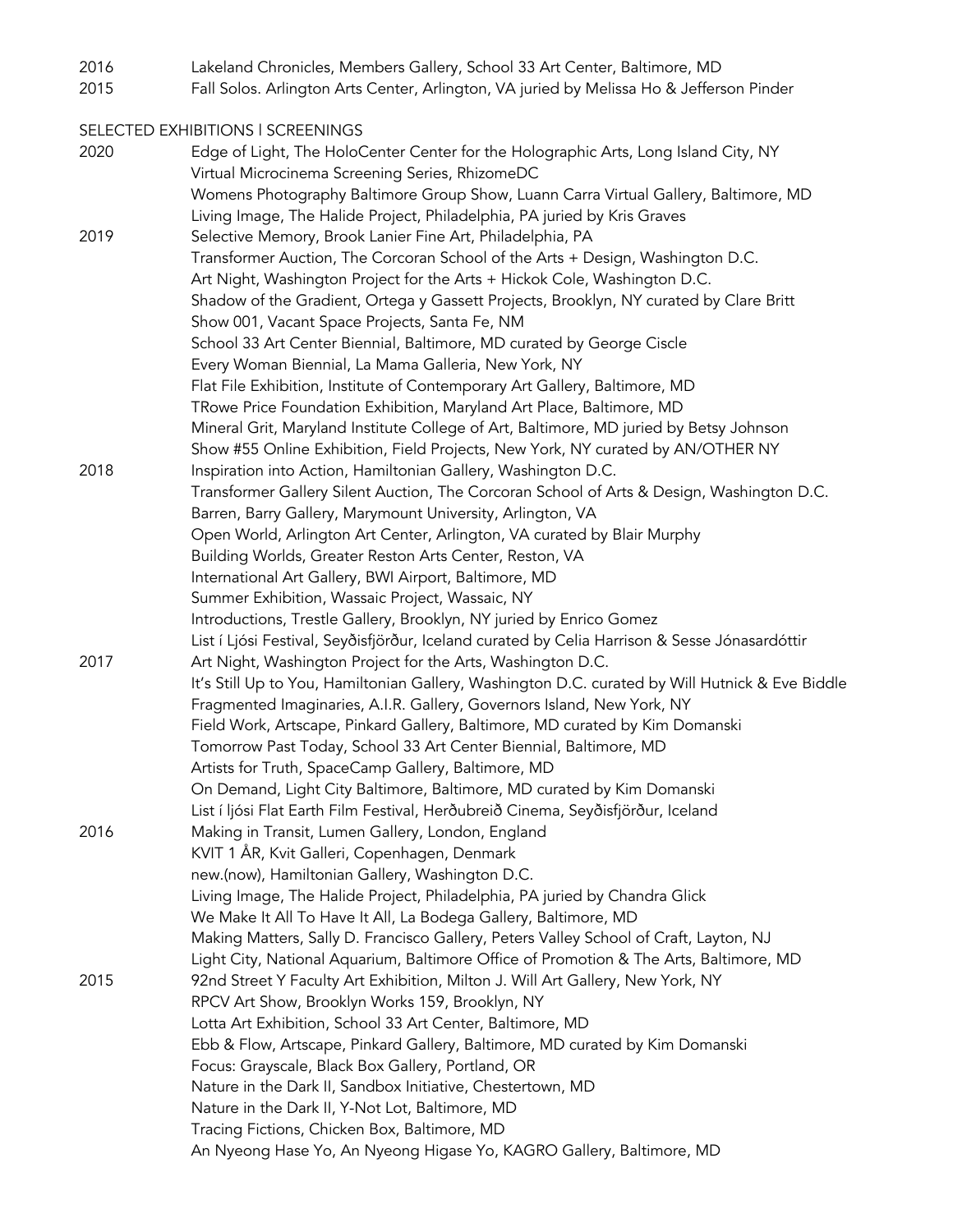| A Revolution Unfolded, Jubilee Arts Center, Baltimore Clayworks, Baltimore, MD                  |
|-------------------------------------------------------------------------------------------------|
| Maybe For Sure, Leidy & Riggs Gallery, MICA, Baltimore, MD                                      |
| Post-Photography: Beyond the Print, Torpedo Factory Art Center, Alexandria, VA                  |
| It Seemed Like a Good Idea at the Time, Great White Wall Gallery, MICA, Baltimore, MD           |
| I Know What You Did Last Summer, T. Rowe Price Gallery, MICA, Baltimore, MD                     |
| Re:Cinema, 25 East Gallery, Parsons The New School for Design, New York, NY                     |
| Size Matters, Graduate Studio Center, MICA, Baltimore, MD curated by Paul Jeanes                |
| 3 <sup>3</sup> , Leidy & Riggs Gallery, MICA, Baltimore, MD                                     |
| Re:Cinema, SCA Galleries, Sydney College of the Arts, Sydney, Australia curated by Ryzard Dabek |
| Parsons Festival, 90th 5th Ave., New York, NY                                                   |
| Studio Vortex, Atelier de Visu, Marseille, France                                               |
| Align, The Atrium Gallery, Tyler School of Art Temple University, Philadelphia, PA              |
| The Photo Show, NRM Gallery, New York, NY                                                       |
| Sandy Devastation Document Drive, NY Photo Festival, The Powerhouse Arena, New York, NY         |
| Selection of Photography, Peace Corps Headquarters, Dakar, Senegal, West Africa                 |
| Land of the Walo, Biennale de l'Art Contemporain, IFAN, St. Louis, Senegal, West Africa         |
| Selection of Photography, Peace Corps Headquarters, Dakar, Senegal, West Africa                 |
| Sight and Sound, Hillel Gallery, Providence, RI                                                 |
| Thesis Painting Exhibition, Woods Gerry Gallery, Providence, RI                                 |
| Pattern and Color, Hillel Gallery, Providence, RI                                               |
| European Honors Program Group Exhibition, Cenci Gallery, Rome, Italy                            |
|                                                                                                 |

## **RESIDENCIES**

| 2019<br>The Studios Residency & Assistance, MASS MoCA, North Adams, MA |
|------------------------------------------------------------------------|
|                                                                        |

- 2017 A.I.R. Gallery Summer Residency, Governors Island, New York, NY
- 2016-17 HEIMA, Seyðisfjörður, Iceland
- 2016 The Arctic Circle Art & Science Expedition, Svalbard
- 2016 Vermont Studio Center Residency & Merit Grant Award, Johnson, VT
- 2013 Atelier de Visu Residency with Antoine D'Agata, Marseille, France

## AWARDS l GRANTS

- 2020 Honorable Mention, Light Work Grants in Photography, Syracuse, NY
- 2017-19 Studio Resident, School 33 Art Center, Baltimore, MD
- 2018 Selected Artist, List í Ljósi Festival, Seyðisfjörður, Iceland
- 2016-18 Hamiltonian Artist Fellowship, Washington D.C.
- 2016 Selected Artist, Light City, Baltimore Office of Promotion & The Arts, Baltimore, MD
- 2015 Best in Show, Lotta Art Exhibition, School 33, Baltimore, MD
- 2014 Meyerhoff Fellowship, MICA + Smithsonian Institution Archives, Baltimore, MD
- 2014 Graduate Research Development Grant, MICA, Baltimore, MD
- 2013 Atelier de Visu Travel Grant, Parsons The New School for Design, New York, NY
- 2013 Mount Royal Graduate Fellowship Scholarship, MICA, Baltimore, MD
- 2006 European Honors Independent Study Program, RISD, Rome, Italy
- 2003 Scholarship Award, RISD, Providence, RI

# PUBLICATIONS l WEB

- 2020 Analog Cookbook Issue 3
- 2020 *Living Image* Halide Project
- 2019 *Shadow of the Gradient* Ortega y Gassett Projects
- 2019 ICA Baltimore Flat File Program
- 2019 School 33 Art Center Studio Artist Catalog
- 2018 Hamiltonian Artists Catalog
- 2017 Hamiltonian Artists Catalog